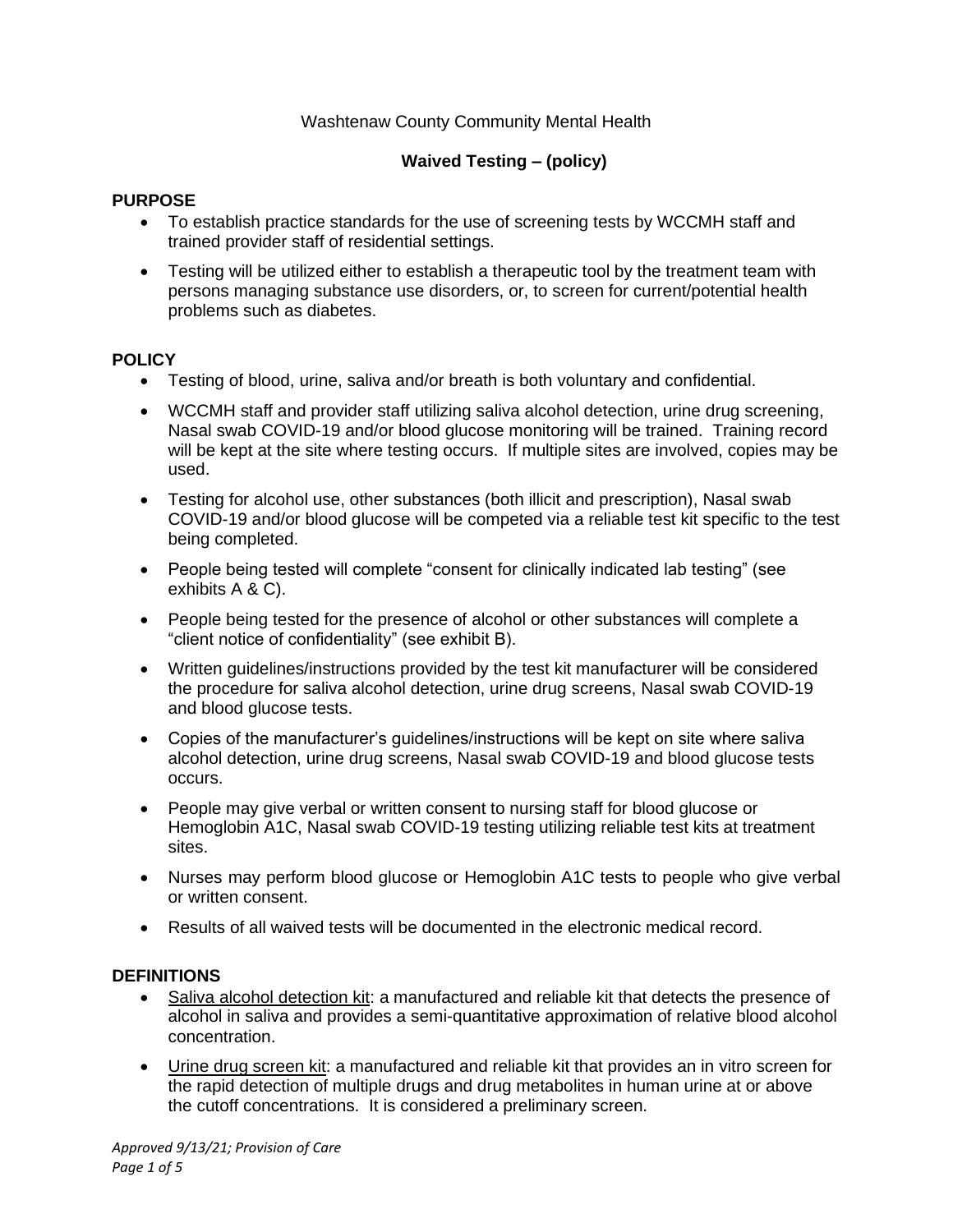- Blood glucose kit: a manufactured and reliable instrument that utilizes a small blood sample, obtained using clean technique, on a test strip supplied by the manufacturer and read by the instrument to determine current blood glucose level
- Hemoglobin A1C kit: a manufactured and reliable kit that utilizes a small blood sample, obtained using clean technique, on a test strip supplied by the manufacturer and read by the instrument included to determine the hemoglobin A1C
- Nasal swab COVID-19 test: a manufactured and reliable kit that utilizes a swab in the nose, obtained using a clean technique, on a testing card supplied by the manufacturer and read by the result interpretation section to determine if COVID-19 positive.

## **STANDARDS**

- Staff will be trained in testing procedures for each test kit in current use through demonstration by nurse or other trained staff.
- Staff will utilize the manufacturers' instructions to complete the testing procedure and any control testing that is recommended or required.
- Staff competency will be measured by blind specimen demonstration observed by IDDT staff or nurse, and again by demonstration observed by IDDT staff or nurse with first person tested using actual sample.
- Staff competency will be re-assessed annually by blind or actual specimen demonstration.
- Initial and annual training will be documented on the staff education record and a copy will be kept on site where testing occurs.
- The case manager/supports coordinator is responsible for obtaining initial and annual consent from people who are being tested. (exhibit A)
- The case manager/supports coordinator is responsible for providing the Client Notice of Confidentiality (exhibit B)
- The nurse will obtain verbal or written consent for a blood glucose or HgA1C (exhibit C).
- Staff completing any waived test will document the results of the test in the laboratory result section of the electronic medical record.

# **PROCEDURE(S)**

*There are no additional procedures for this policy.*

#### **REFERENCES/NOTES**

There are no additional external references, sources or notes for this policy.

#### **EXHIBITS**

- A. Consent for Clinically Indicated Lab Testing (SA)
- B. Client Notice of Confidentiality
- C. Consent for Clinical Indicated Lab Testing (glucose)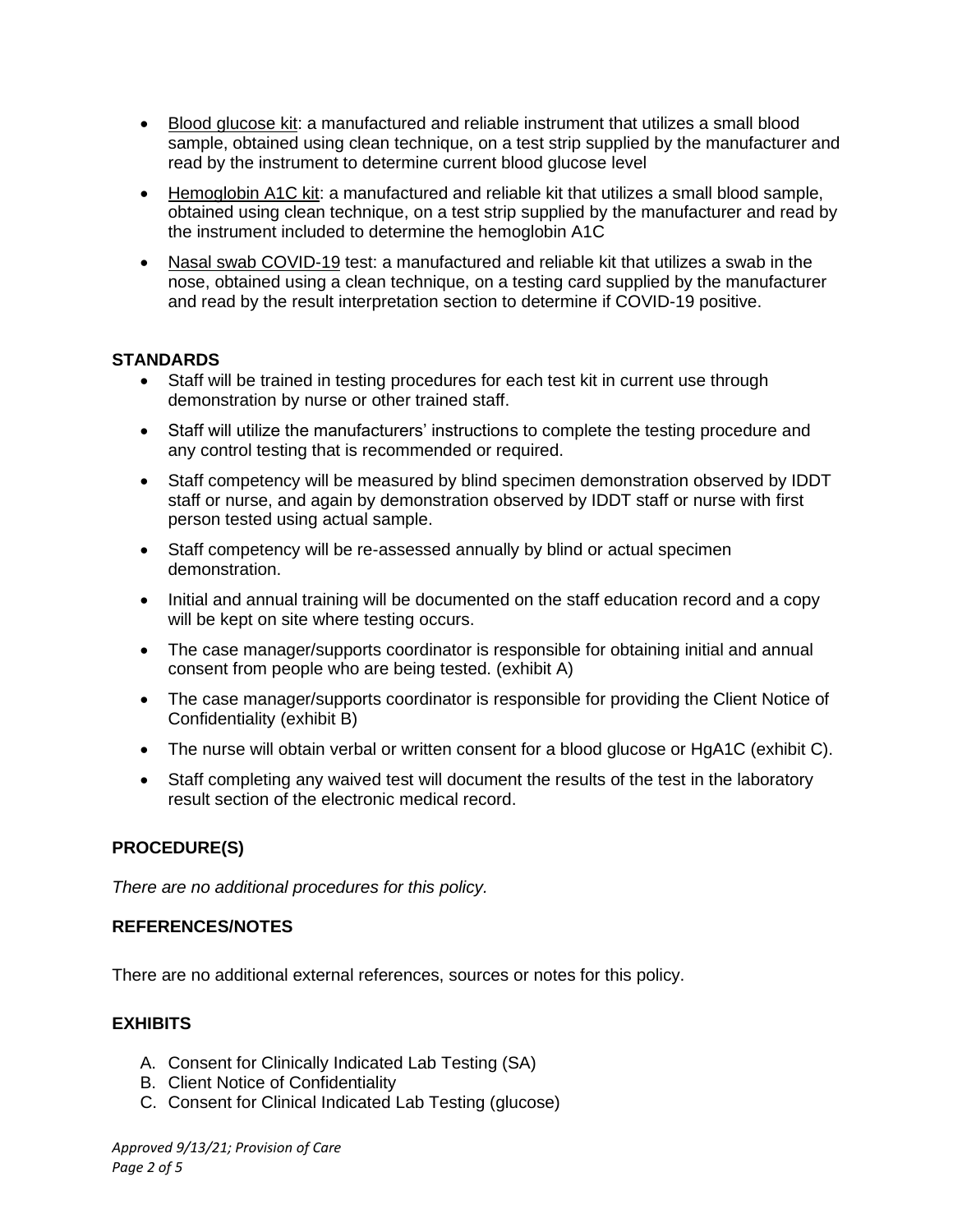## **Consent for Clinically Indicated Lab Testing**

I voluntarily consent to and authorize Outpatient Care at CMH including routine clinical diagnostic procedures.

These diagnostic procedures may include breathalyzers, urine drug screens, and blood toxicology tests to assist with provisions of quality clinical services.

I understand that the results of such tests are part of my clinical record and will be treated as confidential information as covered by applicable policies.

*(Copy of Client Notice of Confidentiality attached)*

My questions have been addressed by clinical staff at CMH. This consent is valid for one year from date of signing unless revoked by client.

| Signature_     | Date |
|----------------|------|
| <b>Witness</b> | Date |
| Guardian       | Date |

Medical Order for Diagnostic Lab Work

The following diagnostic lab work is ordered:

Order to be in effect for twelve months unless otherwise specified.

| <b>Physician Signature</b> |  |
|----------------------------|--|
|                            |  |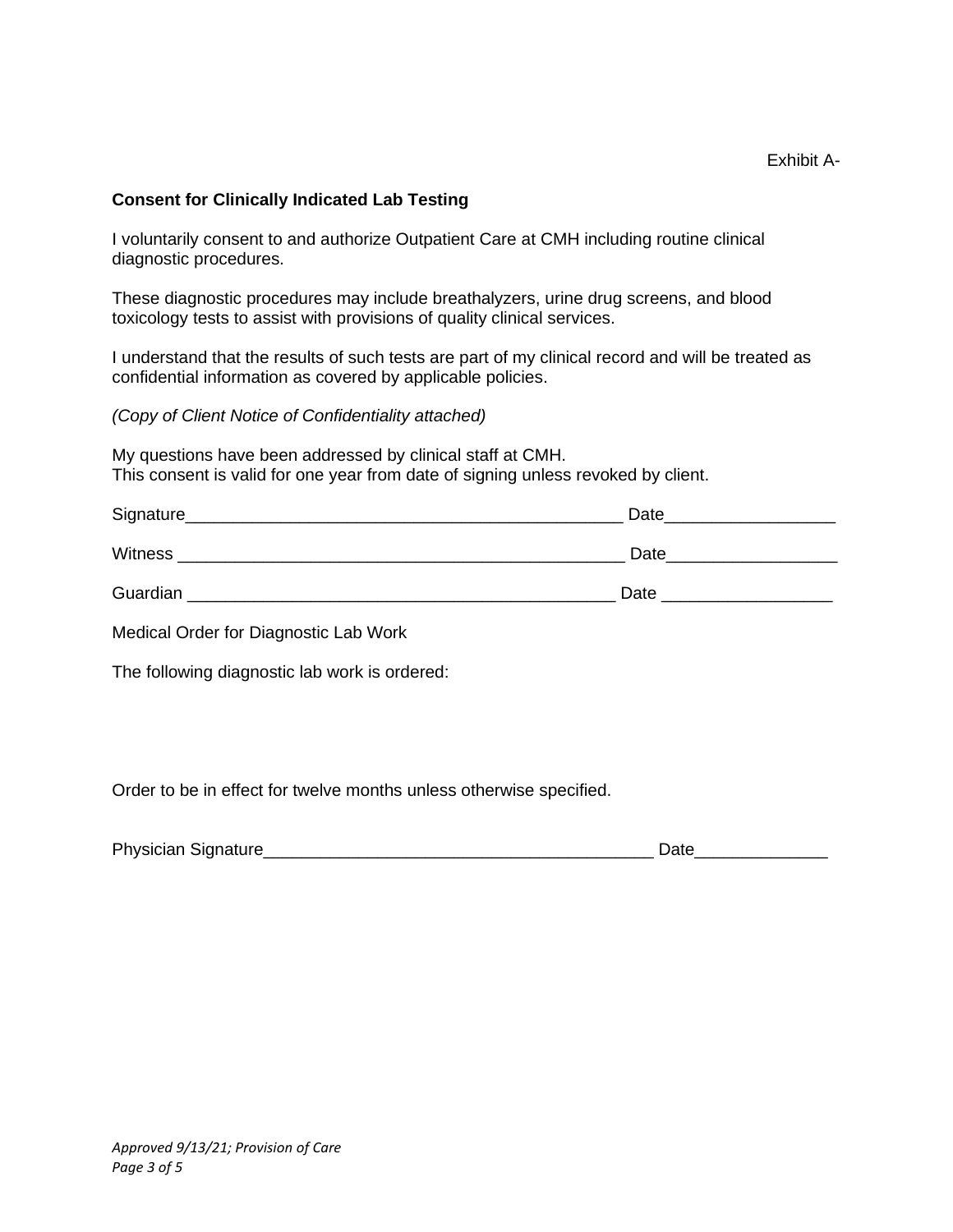Exhibit B-

555 Towner, Ypsilanti, MI 48197-0915 Phone: (734) 484-6620 Fax: (734) 484-6634 Trish Cortes, RN, MSN, Executive Director

#### **CLIENT NOTICE OF CONFIDENTIALITY**

Client Name: \_\_\_\_\_\_\_\_\_\_\_\_\_\_\_\_\_\_\_\_\_\_\_\_\_\_\_\_\_\_\_\_\_\_\_\_\_\_\_\_\_\_\_ Client ID: \_\_\_\_\_\_\_\_\_\_\_\_\_\_

Federal Law and Regulations protect the confidentiality of alcohol and drug abuse patient records maintained by this program. Generally, the program may not say to a person outside the program that a person attends the program, or disclose any information identifying a person as an alcohol or drug abuser UNLESS:

- 1. The patient consents in writing.
- 2. The disclosure is allowed by a court order; or
- 3. The disclosure is made to medical personnel in a medical emergency, or

4. The disclosure is made to qualified personnel for research, audit, or program evaluation where the identity of the individual is protected.

Results of the research, audit, or program evaluation are always published as aggregate information. No individuals may be identified.

Violation of the Federal Law and Regulations by a program is a crime. Suspected violations may be reported to appropriate authorities in accordance with Federal Regulations.

Federal Law and Regulations do not protect any information about a crime committed by a person either at the program or against any person who works for the program or about any threat to commit such a crime.

Federal Laws and Regulations do not protect any information about suspected child abuse or neglect from being reported under State Law to appropriate State or Local authorities.

**\_\_\_\_\_\_\_(Initial) - I have received a copy of The Office of Substance Abuse Know Your Rights Pamphlet.**

**\_\_\_\_\_\_\_ (Initial) - I understand and have received a copy of this Client Notice of Confidentiality.** 

**Client or Guardian Signature Community Client Community Cate** 

#### **WCCMH Representative Signature Date**

(See 42 U.S.C. 290dd-2 for federal law and 42 C.F.R. Part 2 for federal regulations governing Confidentiality of Alcohol and Drug Abuse Patient Records.)

SA CLIENT NOTICE OF CONFIDENTIALITY – FILE IN RIGHTS AND CONSENTS/ROI SECTION PF 1/03